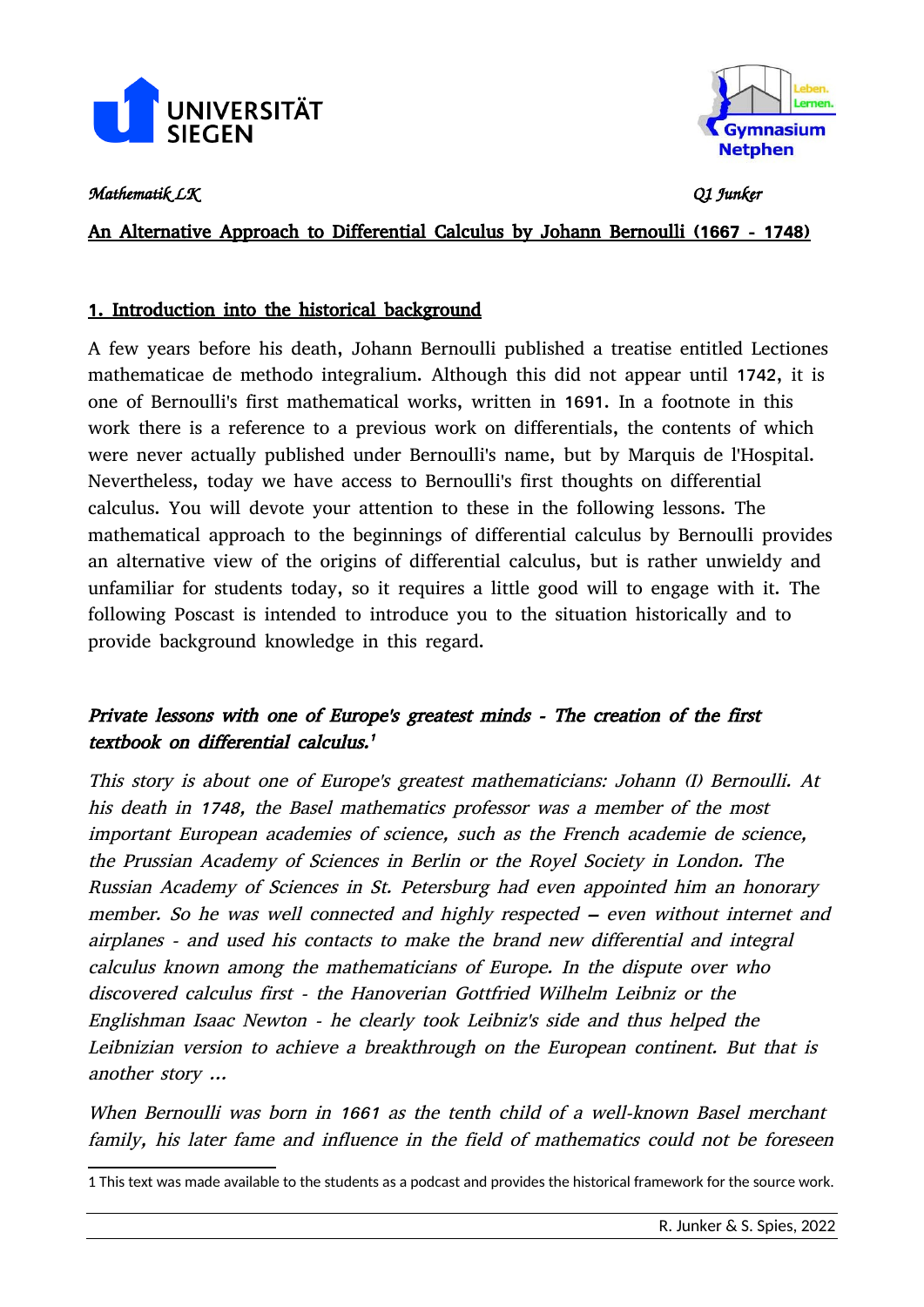at first. He was actually supposed to become a merchant at his father's request. However, he resisted this and first studied medicine at the University of Basel. Johann Bernoulli came to mathematics through his 12 years older brother Jakob, who was a professor of mathematics in Basel at that time. His talent was soon evident and Johann became Jakob's student. Together they worked on Leibniz's methods for the differential and integral calculus. Again and again there were disputes about the content, in which above all the younger brother wanted to show the older that he was the better mathematician.

If one wanted to get in touch with other scientists at that time, this could only be done in person or by letter. So in 1690, Johann Bernoulli went first to Geneva and then a year later to Paris to give a lecture on the new discipline of calculus. He did so in Paris in a circle of learned mathematicians that included the Marquis de L'Hospital.

L'Hospital, or more precisely Gillaume Francois Antoine Marquis de L'Hospital, belonged to a distinguished Parisian noble family. As befitted a son of this class, he was supposed to make a career in the military. Officially because of his shortsightedness, but unofficially because he much preferred to occupy himself with mathematics, he quit military service and devoted himself to mathematical studies. He was very interested in the new findings reported by Johann Bernoulli and so he invited Johann to his castle and took private lessons with him in 1691 and 1692. Even after Bernoulli's departure from France - he became a professor in Groningen (Netherlands) - the two exchanged letters about questions L'Hospital encountered while learning the calculus. The Marquis paid Johann for his services and they agreed in a secret contract that L`Hospital alone should have the right to publish what he had learned.

And while Bernoulli lectured on integral calculus in Groningen, De L'Hospital made use of his exclusive rights and, on the basis of Bernoulli's private lectures and letters, published the first textbook on differential calculus in 1696: "Analyse des infinement petits". The book was the basic work of analysis for many years and was printed in several editions until 1781. It helped the method of Leibniz and Bernoulli to achieve a breakthrough on the European continent and made De L'Hospital famous as a mathematician.

In the preface, he thanked Leibniz and the brothers Johann and Jakob Bernoulli for their preliminary work on the Calculus, but he did not name them as co-authors. This must have annoyed the already egotistical Johann, who in the meantime had followed his deceased brother to the chair of mathematics in Basel. But a contract is a contract.... And so it was only after L'Hospital's death that Johann criticised the fact that essential parts of the "analysis" went back to him. And indeed, the lecture notes from 1691/92 with which he introduced L'Hospital to calculus were found in Bernoulli's estate. Both were probably somewhat right: in terms of content, there are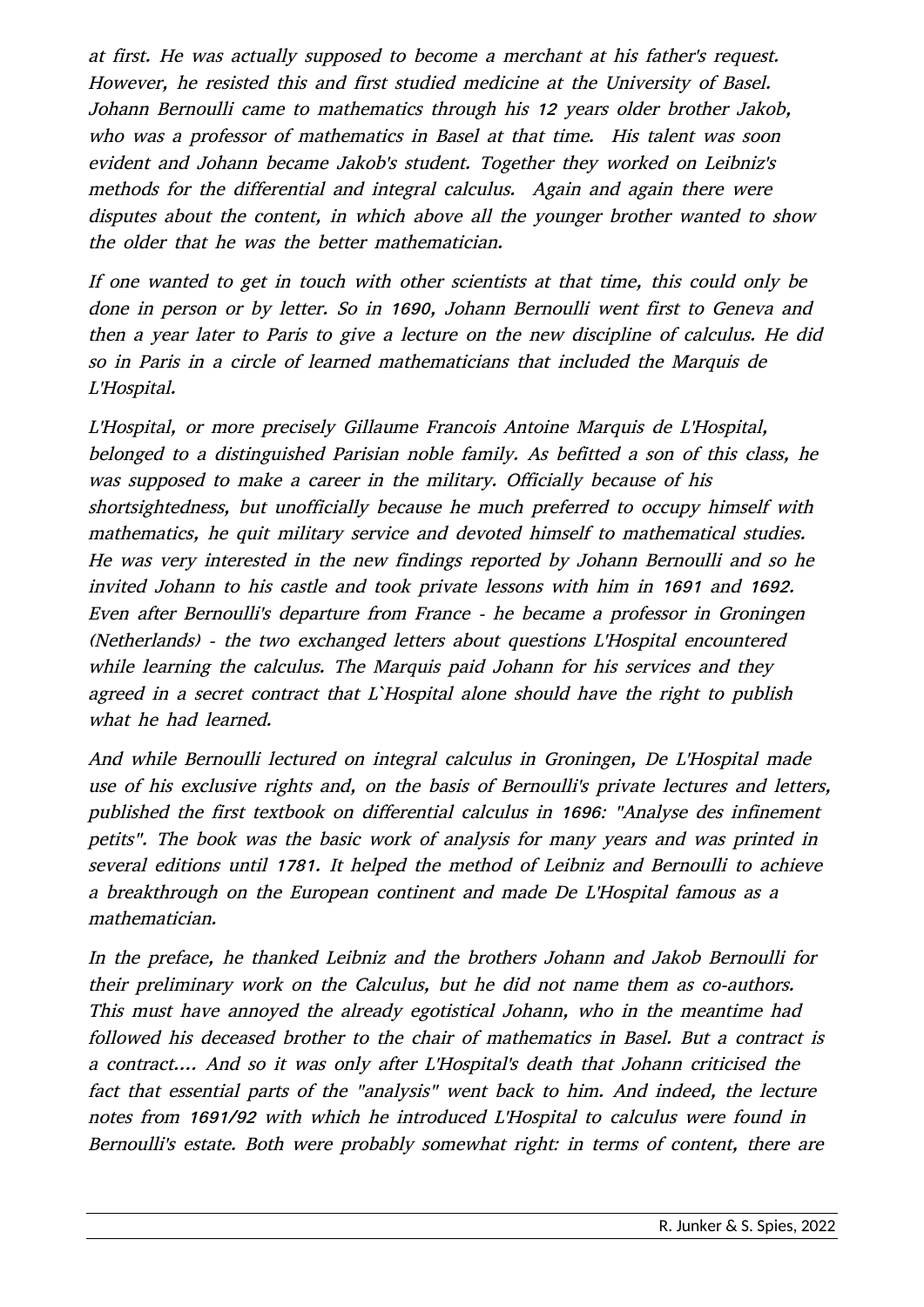many similarities, but L'Hospital put his own stamp on much of it and gave the first textbook of calculus its convincing systematic.

#### 2. Construction of curves by compass and ruler:

The podcast has given you a first insight into the historical situation during the lifetime of Johann Bernoulli and the Marquis de l'Hospital. Before you can get to the core of the task, you first have to realize that at that time it was not usual to view curves as graphs of functions in the coordinate system, but as geometric objects. Since this way of looking at things seems hardly conceivable nowadays and with today's knowledge, I would like to make it clear to you what this means with the following example. We will look at how Bernoulli was able to construct a parabola without using a coordinate system. For this we need paper, pencil, ruler, compasses, Euclid's height theorem and Thales' theorem.

Since most of you probably don't remember the height theorem and Thales' theorem, let's start with them:

The Altitude Theorem states that in a right triangle with hypotenuse c, the following equation holds:  $h_c^2 = pq$ . Geometrically, this means that the square with the side length  $h_c$  (green) has the same area as the rectangle with the side lengths  $p$  and  $q$ (red).



Thales' theorem says nothing other than that every triangle above the diameter of a circle is a right triangle:

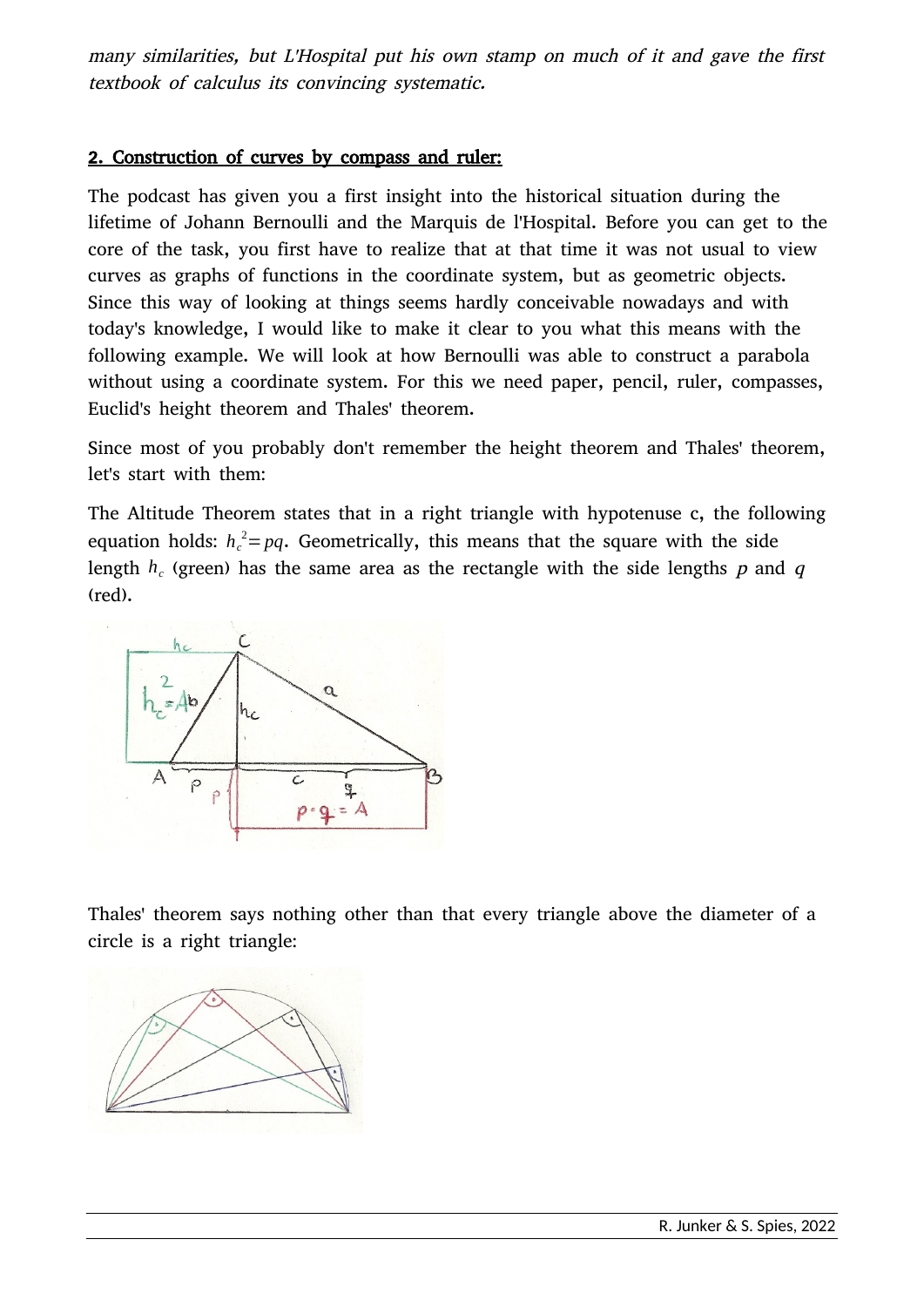The following two videos<sup>[2](#page--1-0)</sup> show you how to construct the parabola for a given a. For the sake of simplicity, let's take  $a = 1$ , so we want to construct the parabola  $y^2 = x$ .

By the way: Strictly speaking, you don't even need a set square or a ruler with graduations for the construction, as the midpoints and perpendiculars can also be constructed with a compass and a ruler without graduations. Presumably, however, such a drawing would have led to even more confusion, so I have dispensed with it for now…;-)

#### Task:

Now construct the parabola for the equation  $y^2 = 2x$  on your own with pencil, white paper, compass and set square. Please do not erase any auxiliary lines so that I can follow the drawing process. (Please upload the finished product under your name. Only then will the next worksheets be activated for you.)

<sup>2</sup> Only accessible in German.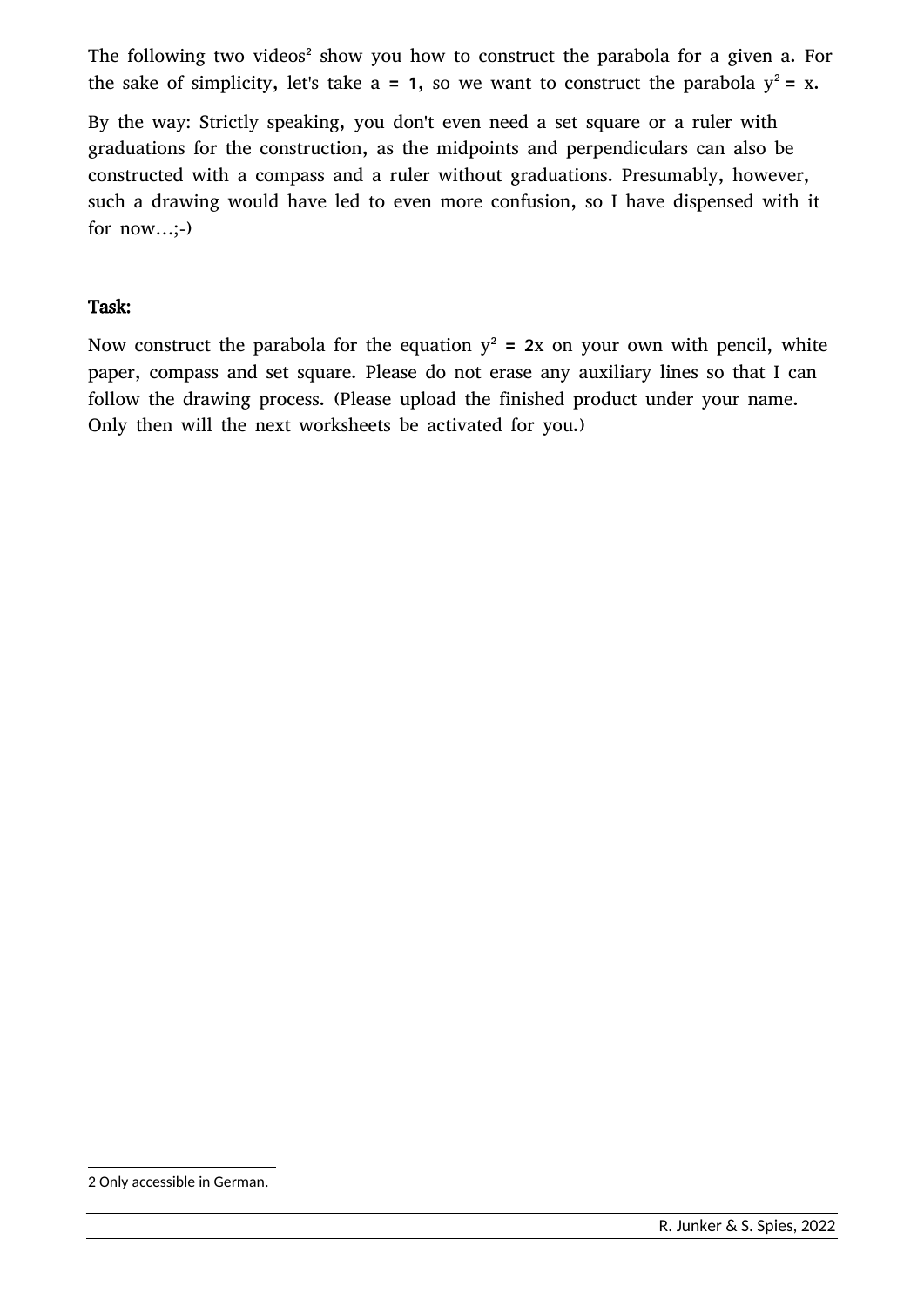



*Mathematik LK Q1 Junker*

## An Alternative Approach to Differential Calculus by Johann Bernoulli (1667 - 1748)

Bernoulli begins his lectures on differential calculus with three postulates<sup>[1](#page--1-0)</sup>. The first and the second are of interest to us in the following:

- **1.** a quantity which is diminished or increased by an infinitely smaller quantity is neither diminished nor increased.
- **2.** every curved line consists of infinitely many straight lines, which are themselves infinitely small.

After that the deduction of various derivation rules (sum rule, derivation of powers with natural exponents, product rule, derivation of root functions, etc.) follows. In particular, Bernoulli gives the derivative rule of the quadratic function:

"The differential of  $x^2$  is 2x dx, which is proved thus: If one multiplies  $x + e$  by  $x +$ e, the product becomes  $x^2 + 2ex + e^2$ . Subtracting  $x^2$  from this leaves  $2ex + e^2$  and this is equal to  $2ex = 2x$  dx because of the first postulate. Q.E.D."

(Source: Translation of Bernoulli, Johann: Die Differentialrechnung, Akademische Verlagsgesellschaft Leipzig 1924)

#### Working with Bernoulli's textbook 1:

- 1. What is Bernoulli's purpose when he multiplies  $x + e$  by  $x + e$ ? Illustrate this geometrically.
- 2. Bernoulli then subtracts x². Why? What remains geometrically? Draw a sketch of the graph of  $y = x^2$ . Mark x, x+e and the difference 2ex + e<sup>2</sup>.
- 3. Why is e² now omitted? What remains arithmetically and what is the geometric meaning of the term 2x dx?
- 4. Bernoulli does not specify at any point what is meant by  $\partial u$  differential<sup> $\alpha$ </sup>. This must be deduced from the text. Jean le Rond d'Alembert and Denis Diderot published their "Encyclopaedia of Knowledge" in 1751. Consider what could be meant by a differential and write a fictitious entry for Diderot and d'Alembert's "Encyclopaedia".

<sup>1</sup> a requirement that seems indispensable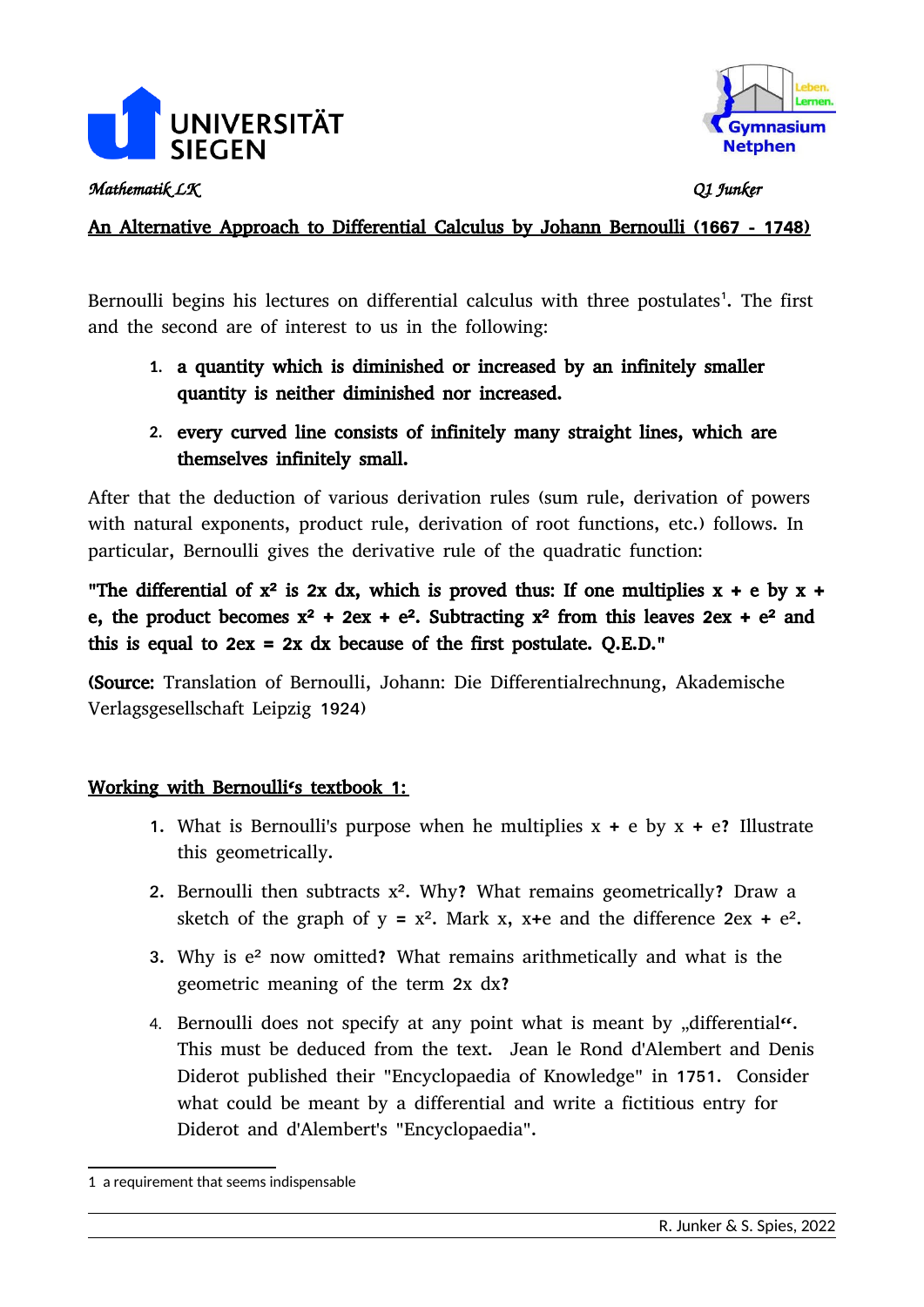

*Mathematik LK Q1 Junker*



## An Alternative Approach to Differential Calculus by Johann Bernoulli (1667 - 1748)

Bernoulli used differential calculus to solve certain geometric problems. For example, to find the tangent to a parabola.

"Task 1.

To find the tangent of the parabola: According to the explanation of the parabola,  $ax = y^2$ , so also a  $dx = 2y$ dy or  $a : 2y = dy/dx$  and since according to postulate 2 it is assumed that every curve consists of infinitely many straight lines, so the tangent AD (Fig. 1) and the infinitely small piece DF of the parabola BDF will be a straight line. Therefore, if DG is drawn parallel to the diameter AE, DGF $\sim$ ACD. Therefore FG : GD = CD : AC and s means the sub-tangent, so  $dy/dx = y/s = a/2y$ (according to the preceding); therefore  $s = 2y^2/a = 2ax/a$  $= 2x$  (\*).

Therefore, if AC is taken twice as large as the abscissa

BC of the curve point D and the straight line AD is drawn through A, it is the tangent that was to be found."

The differential of ax is a dx. Bernoulli explains why as following:

"The differential of ax is [a]dx. This is proved in this way: Multiply  $x + e$ , whereby  $e = dx$ , by  $a + 0$ , i.e. a and nothing, because a is a constant that has no differential. By this the product  $ax + ae$  results; if  $ax$  is subtracted from this,  $ae = a dx$  remains. Q.E.D."

(Source: Translation of Bernoulli, Johann: Die Differentialrechnung, Akademische Verlagsgesellschaft Leipzig 1924)

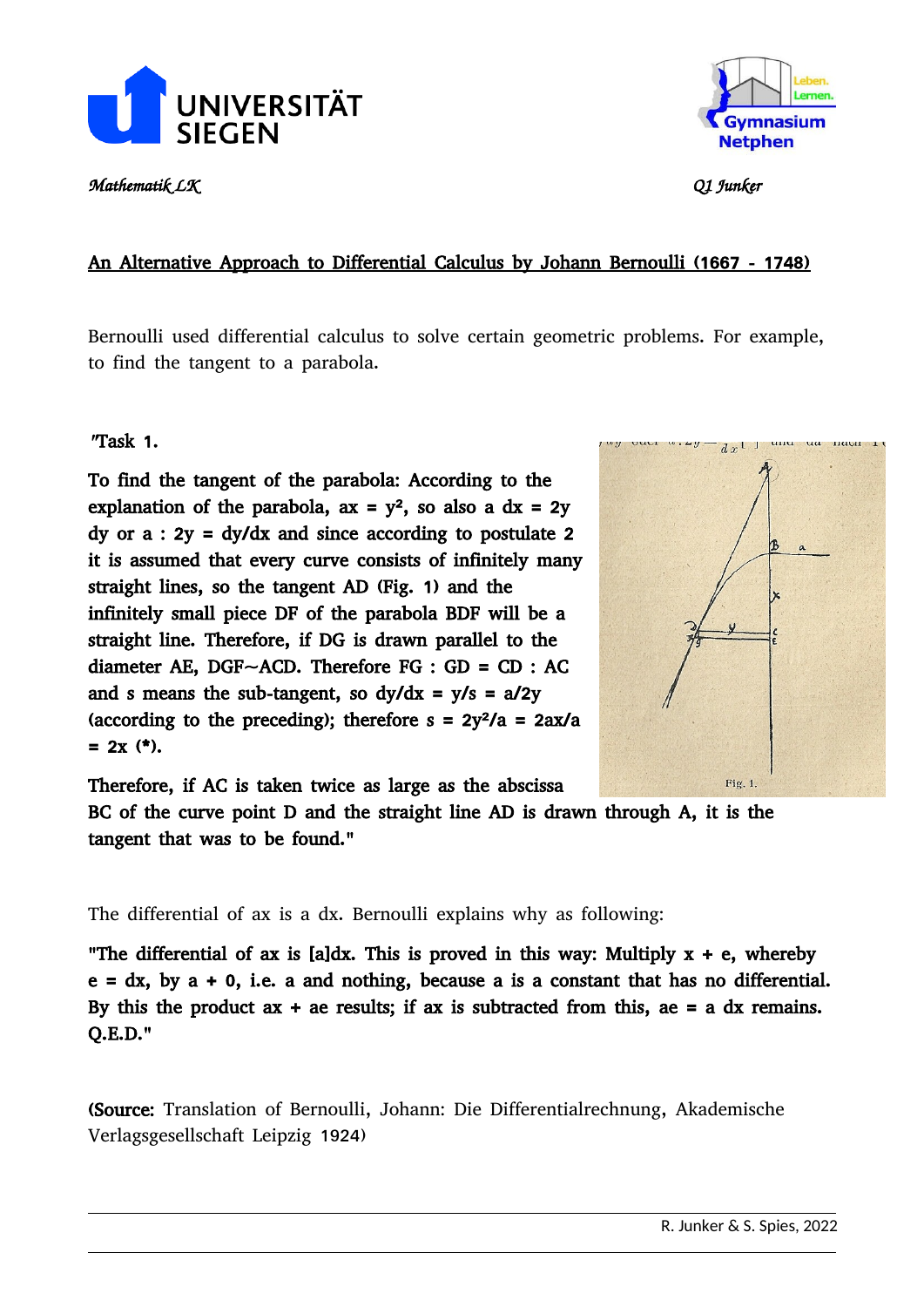### Working with Bernoulli's textbook 2:

- 1. The text says that the task is to find the tangent to the parabola. Try to make the task more concrete. At which point should the tangent be found? Mark in the drawing what exactly you are looking for.
- 2. The ratio equation  $FG : GD = CD : AC$  goes back to the intercept theorem. Mark the intercept-theorem-situation in the drawing (Fig. 1).
- 3. Mark the so called sub-tangent in the drawing?
- 4. Explain the chain of equations (\*) in the original text.
- 5. How can Bernoulli construct the tangent line? Carry out the construction.